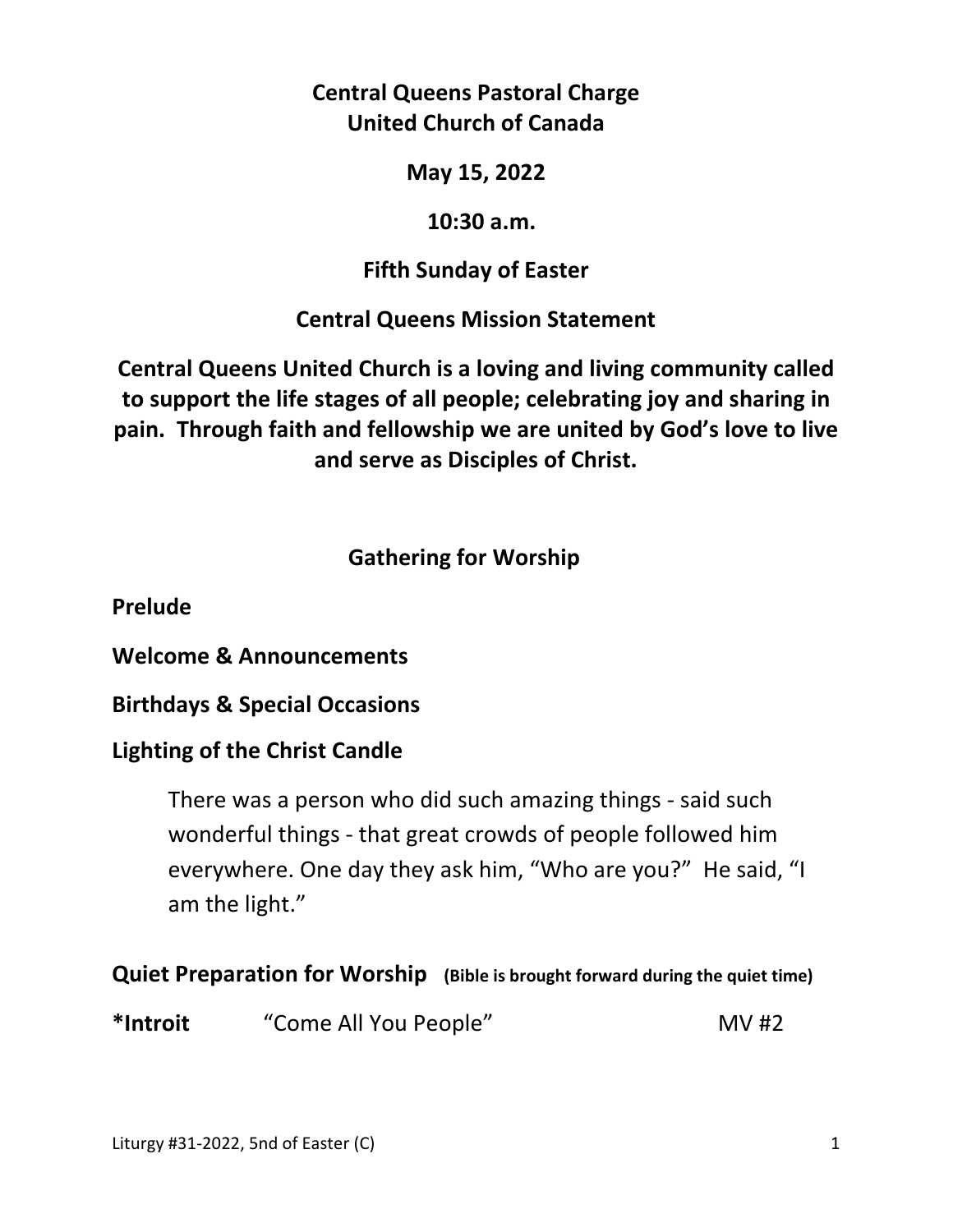### **Call to Worship**

Let everything that is, praise our God!

 **Left side: let all people praise God. Right side: let the oceans praise God. Left side: left mountains and hills praise God. Right side: that trees of the forest praise God. Left side: let wild animals praise God. Right side: that all the birds praise God. All: let all people come to this place, and together let us praise God!** 

**\*Hymn** "Come, Let Us Sing of a Wonderful Love" VU #574

**Opening Prayer** 

 **Loving God, we are in awe of how you made all things new: even in the midst of humdrum and every day, you bring forth new life. Even when we think we know the answers, you bring fresh questions. Even when we are unsure of tomorrow, you bring New Hope and promises. Maybe respond with joy at the way in which you make all things new.** 

With Jesus, we share in the ancient prayer…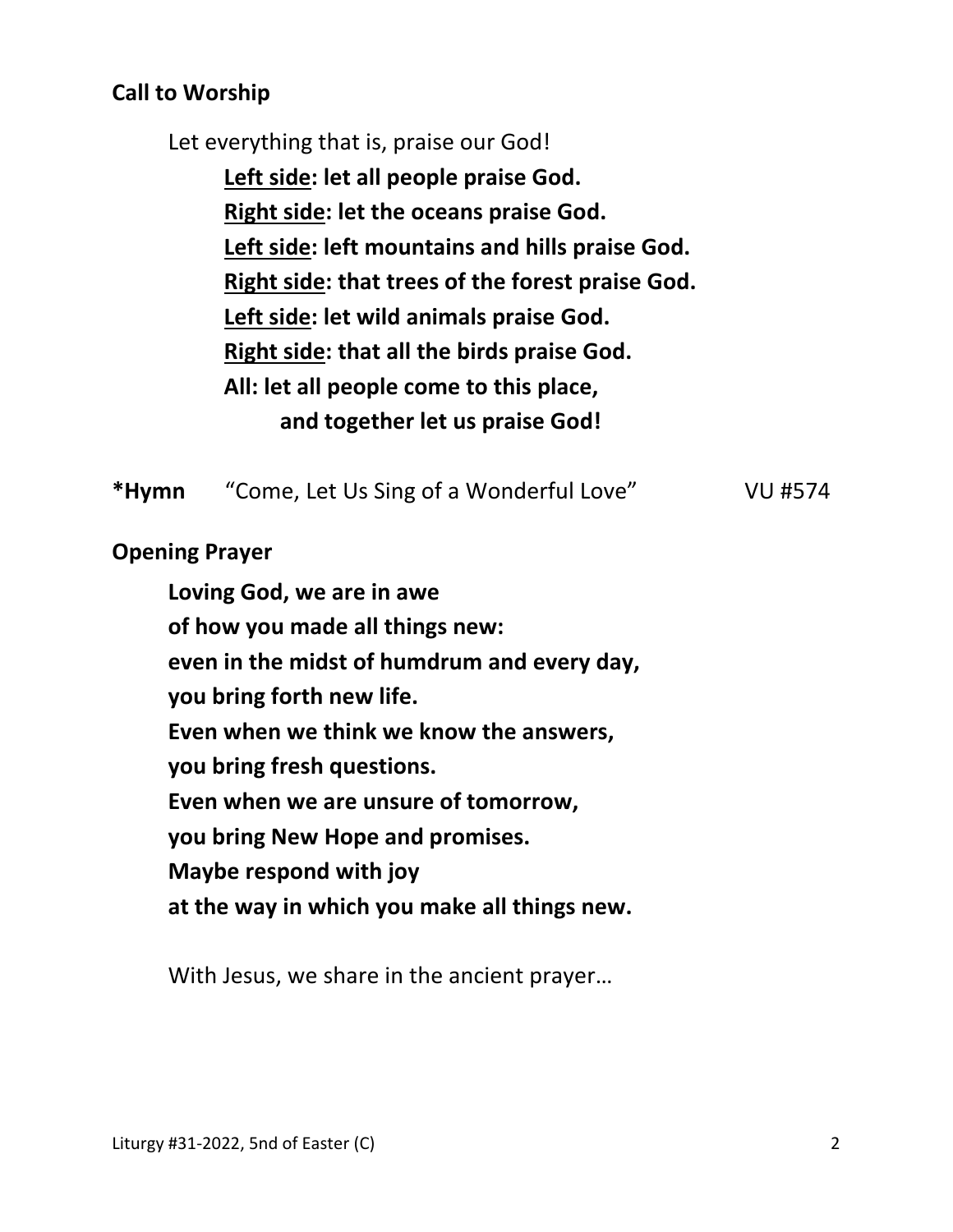**Lord's Prayer** 

**Our Father, which art in heaven, hallowed be thy name. Thy Kingdom come, thy will be done on earth, as it is in heaven. Give us this day our daily bread; and forgive us our trespasses, as we forgive those who trespass against us; and lead us not into temptation, but deliver us from evil. For thine is the kingdom, the power, and the glory, for ever and ever. Amen.** 

| Psalm 148 (Sung) |                               | <b>VU# 870</b>   |
|------------------|-------------------------------|------------------|
|                  | <b>*Hymn</b> "Jesus Loves Me" | VU #365 vv. 1, 2 |
|                  | <b>All God's Children</b>     |                  |
|                  | <b>*Hymn</b> "Jesus Loves Me" | VU #365 v. 3     |
|                  |                               |                  |

#### **Call to Confession**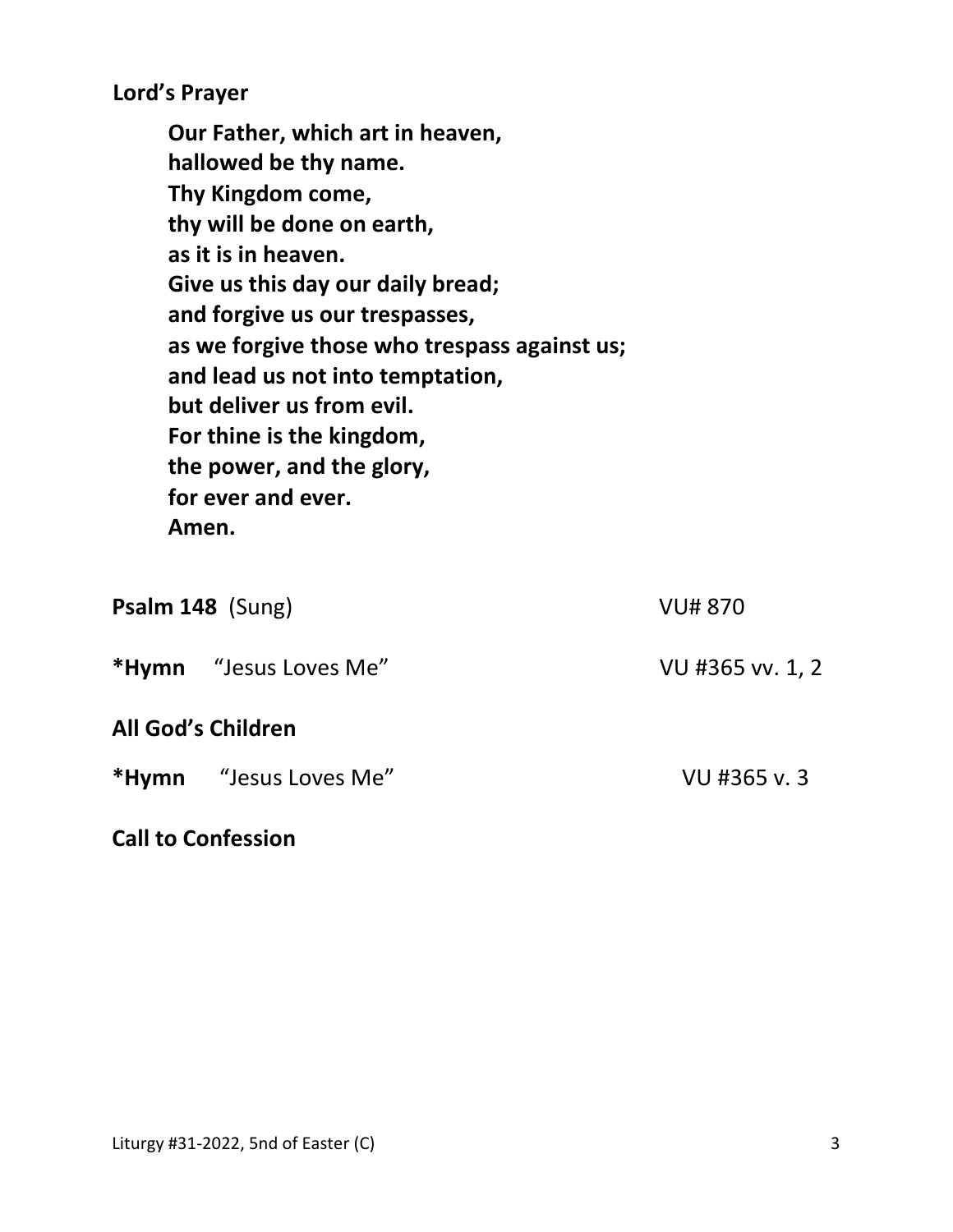#### **Prayer of Confession**

 **God of Awe and Harmony-** 

 **We were given the great commandment to love one another the way you, the Christ, the Spirit loves us. And yet, in some crazy way, we have made the giving of love conditional. Why do we continue to distort our view of Divine Love? How can we return to a simple but radical way of loving? Transform our hearts as we work to understand and appreciate one another, creating an earth, and community which reflects God's heaven. Amen.**

#### **An Amazing Love**

If we are open and willing, the Spirit of God can heal our hearts, blessing us with grace as the Divine One works to transform our world, our church, our community into a realm of peace and joy. Amen.

### **Presentation of Our Gifts**

#### **Invitation to Generosity**

 We have the tools we need to love one another. Through our talents, treasures, and time, we can create God's Realm here on earth. Our contributions – no matter the size – will craft a world which reflects God's love. We give as we are able, we give as we are called.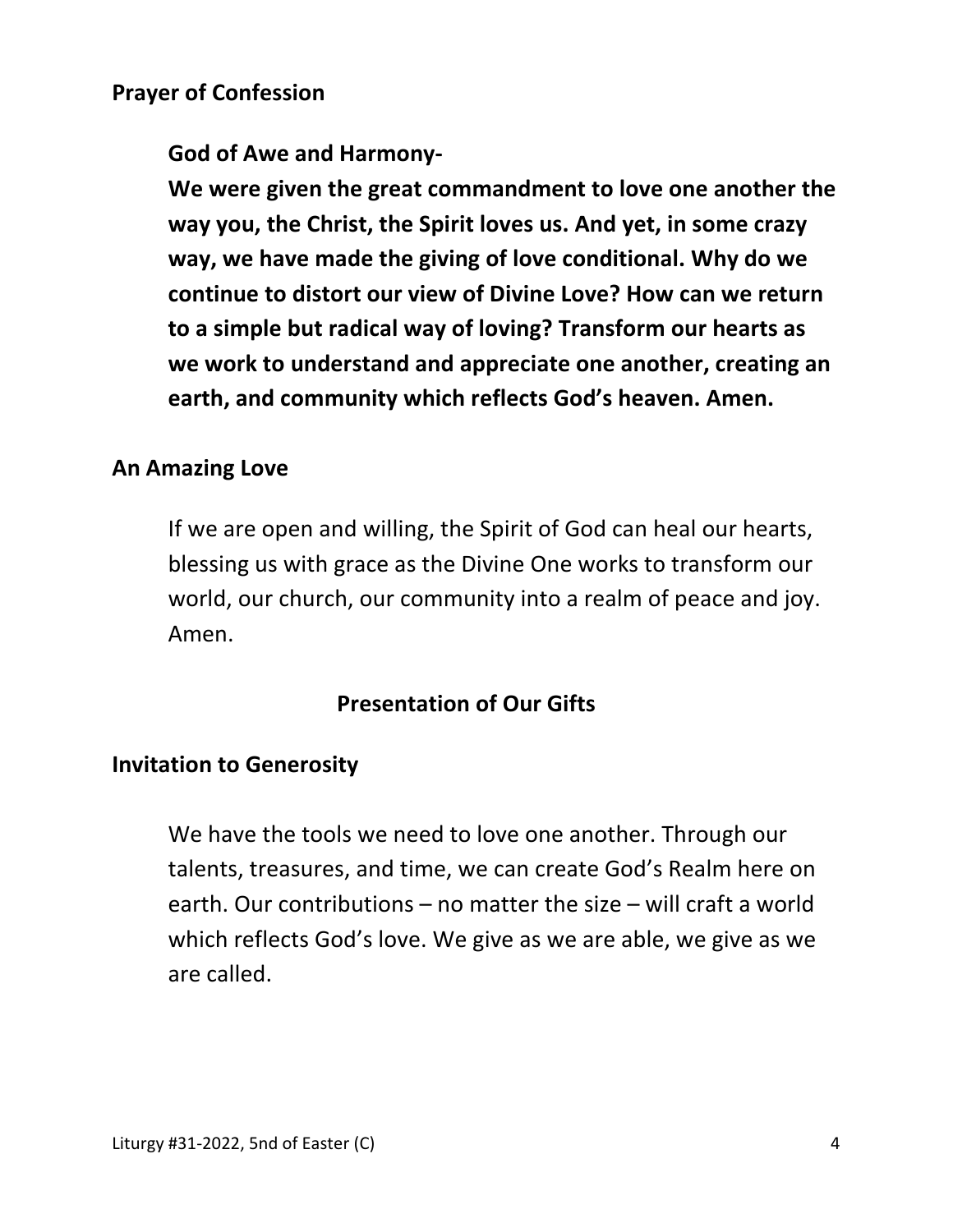### **Offertory**

**\*Presentation of Offering** "Deep in Our Hearts" MV #154 v. 2

### **Offertory Prayer**

**Loving God, Holy Vessel of Kindness-** 

 **We glorify you by sharing our gifts of love with this community. We celebrate your presence by caring for your creation. May these offerings today nourish a world craving more love, peace, justice, and hope. Amen.** 

## **Listening for the Word**

### **Sacred Word**

#### **Revelation 21:1-6**

I saw a new heaven and a new earth.

 Then I saw a new heaven and a new earth, for the first heaven and the first earth had passed away, and the sea was no more. And I saw the holy city, the new Jerusalem, coming down out of heaven from God, prepared as a bride adorned for her husband. And I heard a loud voice from the throne saying,

 "See, the home of God is among mortals. He will dwell with them; they will be his peoples, and God himself will be with them and be their God; he will wipe every tear from their eyes. Death will be no more; mourning and crying and pain will be no more, forthe first things have passed away."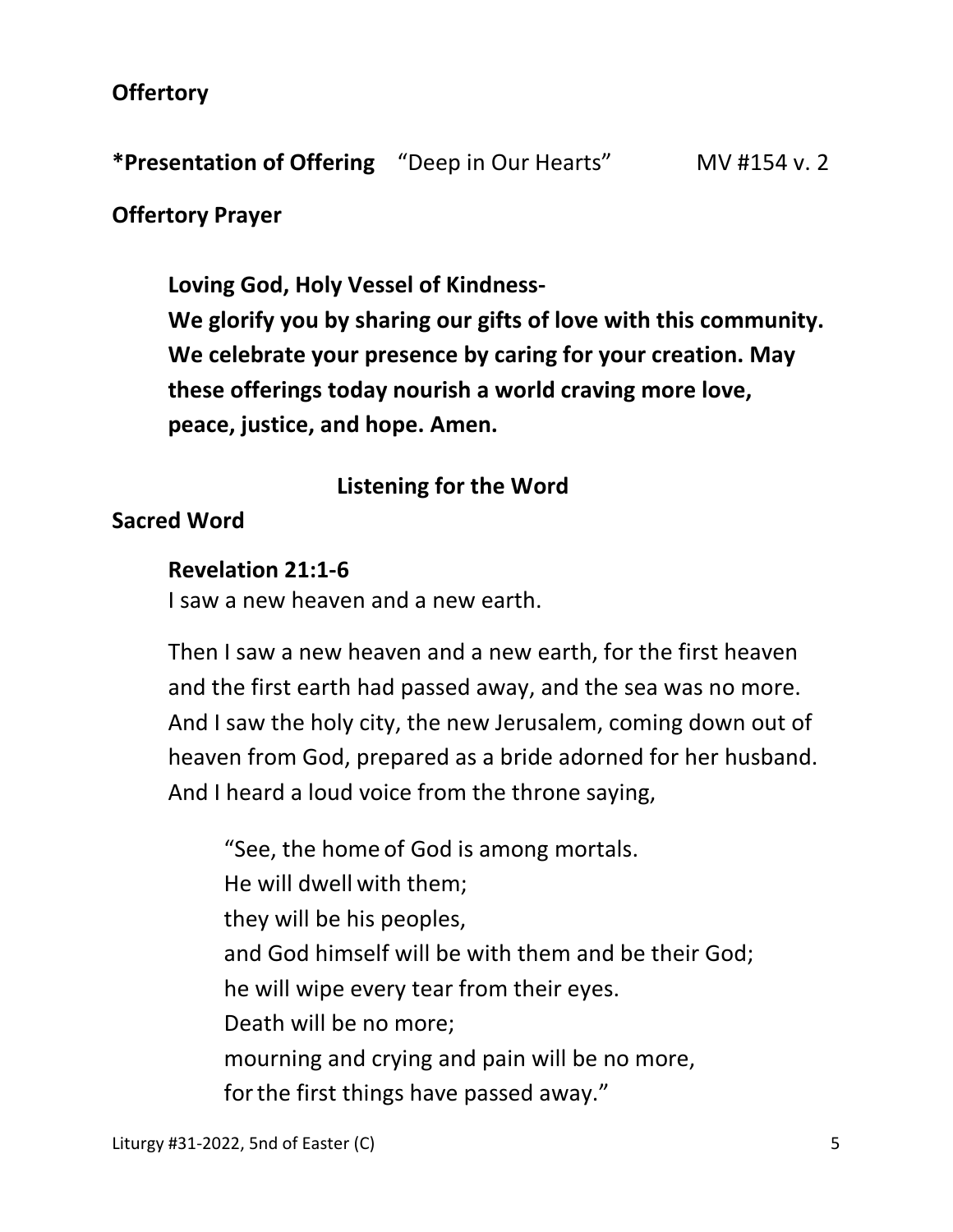And the one who was seated on the throne said, "See, I am making all things new." Also he said, "Write this, for these words are trustworthy and true." Then he said to me, "It is done! I am the Alpha and the Omega, the Beginning and the End. To the thirsty I will give water as a gift from the spring of the water of life.

### **John 13:31–35**

A new commandment: love one another.

When he had gone out, Jesus said, "Now the Son of Man has been glorified, and God has been glorified in him. If God has been glorified in him, God will also glorify him in himself and will glorify him at once. Little children, I am with you only a little longer. You will look for me, and as I said to the Jews so now I say to you, 'Where I am going, you cannot come.' I give you a new commandment, that you love one another. Just as I have loved you, you also should love one another. By this everyone will know that you are my disciples, if you have love for one another."

### **Anthem**

#### **Sermon**

## **Reflective Music**

## **Prayers of Thanksgiving and Intercession**

Lord our God,

you have given us so many wonders in this world you created.

We thank you for spring sunshine and refreshing rain;

for colours exploding in blossoms opening,

grass greening, and gardens sprouting.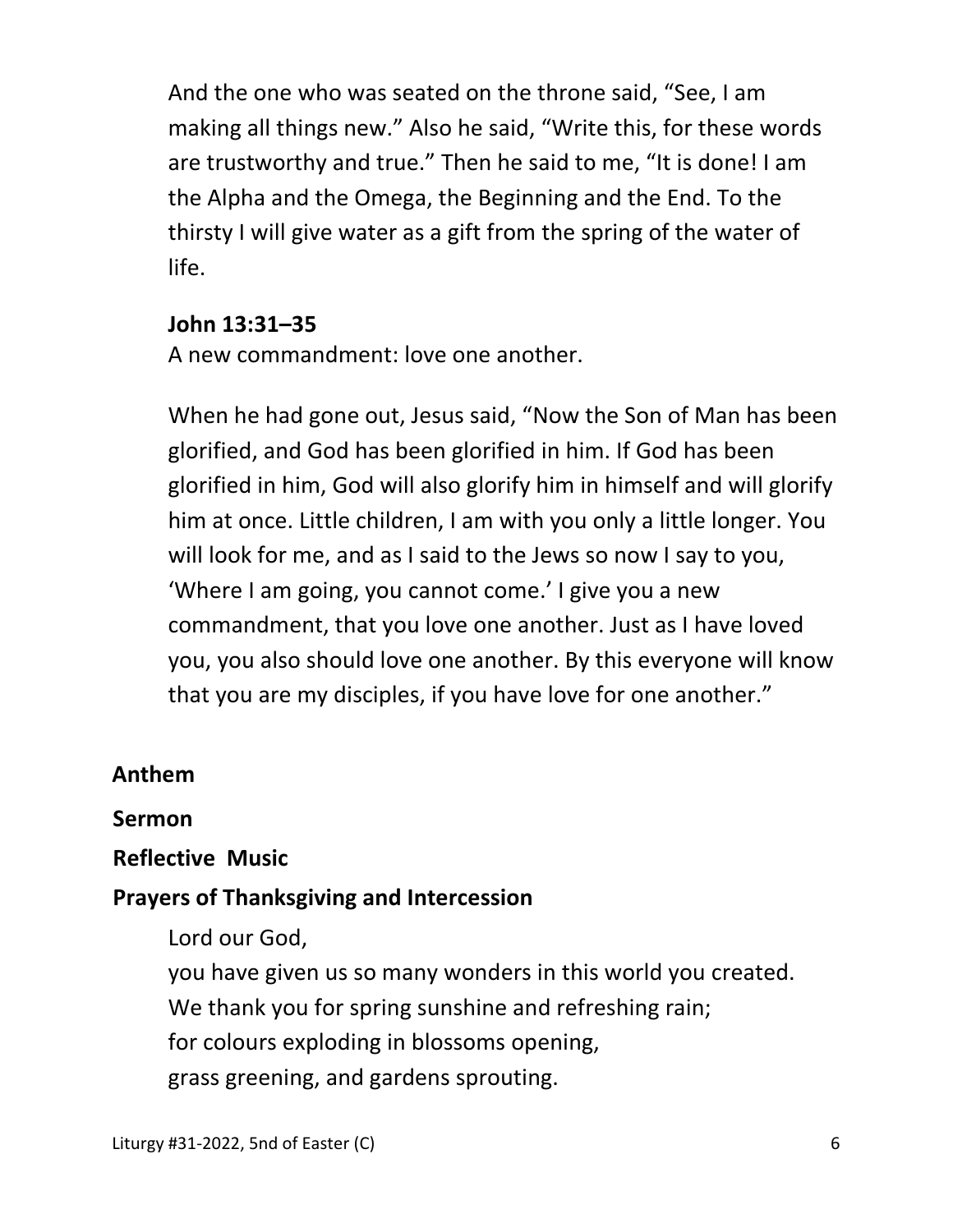Thank you for all the signs of new life around us this Easter season.

 Make the earth fruitful in this growing season, so that food will be plentiful for the hungry.

God of new life,

 we pray that we might learn to care for our planet as your gift. We pray for scientists and all those who work tirelessly to teach us how to look after the environment. Renew their energy for the responsibilities they carry.

 We pray for leaders in government, business and communities, that they will make care for the earth a priority for the sake of generations yet to come. Inspire each of us to do all we can, no matter how small or insignificant our efforts may seem, to walk more respectfully on the face of your creation.

 God of the small and insignificant as well as powerful and influential, we thank you for our families and friends who offer us love and encouragement as we move through life. We pray for those families and communities whose lives have been disrupted by war and conflict, who worry about safety each day and what the future will hold for them.

*Silence, adding more specific prayers as needed.*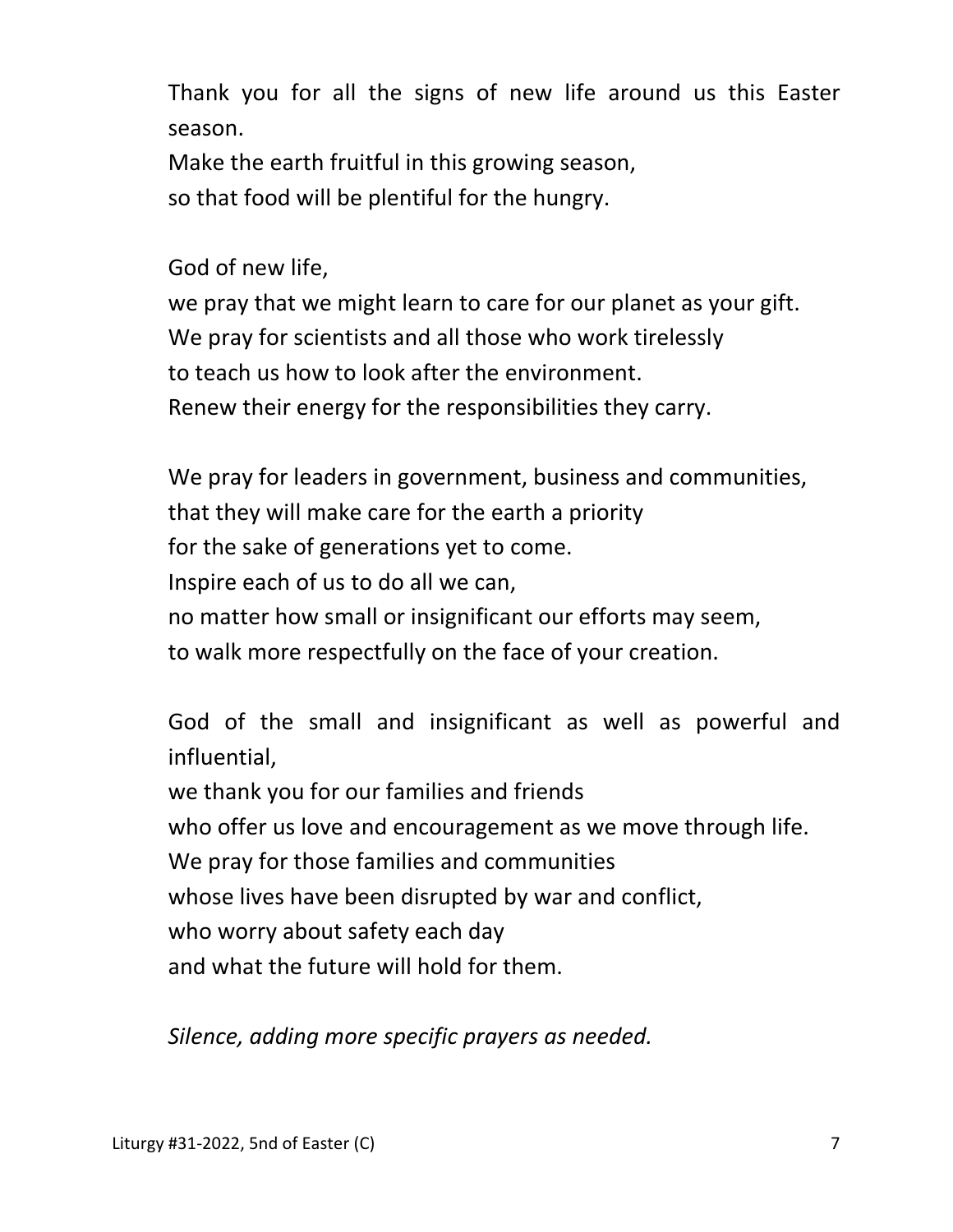Guide all those with decision making power to consider the lives of the vulnerable as very precious, and make policies that protect the future for them.

### God of the vulnerable,

 we pray for all those whose future is uncertain: for those are facing illness or waiting for treatment, for those mourning the loss of someone dear, and those who feel lonely or discouraged.

### *Silence.*

 We pray for those who are homeless or unemployed, for all who know hunger or despair, and for those facing danger or discrimination every day.

## *Silence.*

 Empower us with your Spirit to reach out to those in need, in this community and in places distant from us, so that we can make your love tangible in their lives.

# God of Jesus the Christ,

We thank you for this community that gathers in you, for the warmth and welcome offered here, for friendship and faithfulness discovered, for learning and leadership shared with each other. Thank you for the hope that rises in us through the resurrection of Jesus Christ.